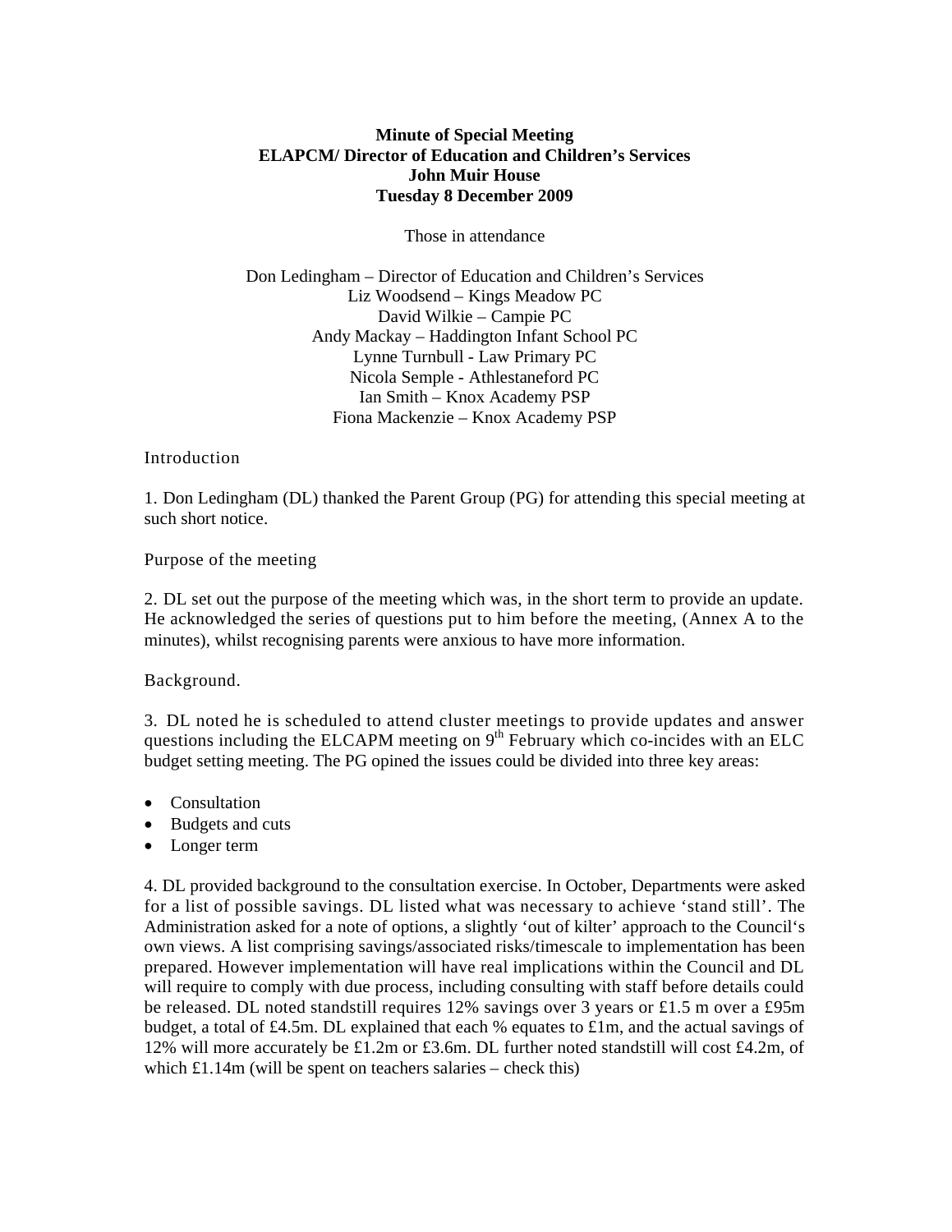5. DL explained the position re cuts as highlighted in the consultation document. He further noted as of last week a 3% increase in (budget allocation) was announced.

6. The PG asked how the uplift is distributed over the service. DL responded this was with a view to how best to deliver local authority administrative priorities and Central Government education policies, (Free school meals, minimum class sizes in p1-p3). But delivery of the objectives would impede standstill and increase the savings required, bringing it closer to £6m. Costs would increase around 3%, or another £3m.

7. DL noted a meeting is scheduled for W/C 14 December during which the Administration may decide on priorities ( post meeting note, Central Government has announced Local Authorities will not be held to manifesto commitments re class sizes and the Administration may re-evaluate their own position) .

8. The PG asked if Education receives a 3% share of the budget and do nothing to implement Central Gov policies will savings of 1.5 % be required, or will a cut in budgets be implemented. DL noted until the meeting next week it is not possible to state what may or may not happen.

9. The PG asked whether DL was hopeful of a good outcome. DL reassured the PG that Education was a key priority and advised parents he has been asked to meet the Education Minister next week. The parent group asked if any other head teachers would join DL in meeting the Education Minister and DL advised no other HT's will be attending.

10. The PG noted the reference by DL to £1.2 and £1.5 and asked why the figures varied. DL advised he was painting the worst possible scenario and budgeting accordingly. While a 12% saving over the next 3 years was required, the £1.5 p.a. would indicate a budget cut of £4.5 is planned while a cut of £3.6 is required.

11. DL noted he is looking at a roadmap for delivery of education over the medium to longer term. New ways of delivering education to meet the new challenges are required. DL advised he has been asked to reduce costs within his Department. DL advised he would hope to be in a position to share his education roadmap with parents in February. But given the implications for his Department there is an amount of internal consultation required.

12. DL noted he is considering appointing an external consultation to draft this education roadmap. While recognising the cost implications it will help speed up the process and has the attraction of producing unbiased recommendations. The PG asked what skills and knowledge external consultants could bring to the process and DL advised it was partly because of a lack of resources within his own department and the need to offer transparency to any possible solutions. External consultants offered a more transparent approach than undertaking the work in house.

13. The PG noted the vague numbers in the consultation document and asked DL whether there are any more concrete figures. DL responded there were no other figures.

14. The PG noted the timetable for putting together the spending Choices document and opined that two weeks seemed out of proportion with the significance of the exercise. Whilst the figures may be accurate the document did not provide evidence of detailed thinking. DL noted there is detailed thinking behind the figures, a moratorium on staff exists.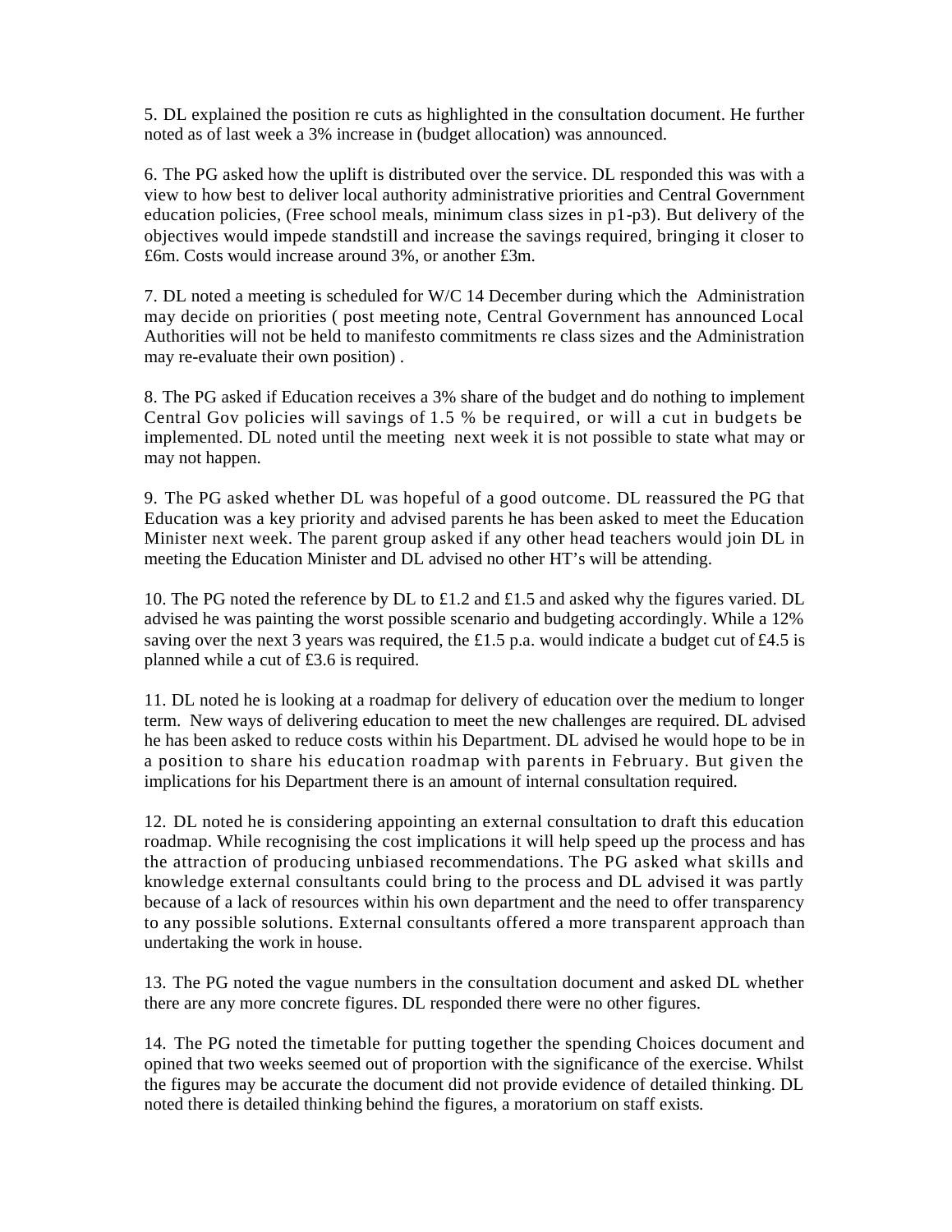15. The PG asked if all the proposals were implemented would savings still be required. DL replied that yes, savings would still be required. The PG asked whether there was any other option. Would a detailed menu of proposed cuts be made available? DL replied this would only happen once the budget setting process was complete. This is scheduled for the 9 February. DL advised he is limited on the options he can offer.

16. The meeting moved to the questions contained in Annex A, the response from DL is noted to each question. DL suggested a slight revision to the statement (remove the 96% and replace with 'a substantial') The PG asked where money for the consultants would come from. DL replied the £1m was held in a Charge Fund for this purpose.

17. Discussion moved to the question of Trusts. The PG noted this issue seemed to rise from nowhere. DL replied he has considered this for the past three years, as evidenced by his learning blog. He is developing a paper at the moment, holding a conference in March with a view to a consultation exercise in December 2010. He noted the difference between Community schools and Trusts. The latter have the ability to receive rates relief amounting to £1.9m per annum over three years. He noted it was possible to have Community based schools without Trusts.

18. The meeting ended at 6:15 pm with DL thanking the PG again for attending at such short notice. The PG thanked DL for the opportunity to discuss matters and advised they would take findings from the meeting to their respective PC's and ELAPCM.

#### ANNEX A – QUESTIONS AND STATEMENT

## **"Budget Consultation**

• What early outcomes are there from the recently concluded consultation process?

The responses are being analysed and early findings are due to be reported on Thursday 17 December.

• What are the timescales for the various proposed methods for reducing the education budget?

The Council will set their budget on 9 February 2010.

# 1. **Detailed items**

• What are the current plans for shared school Heads around the county?

While there is an absolute commitment to protect rural schools given the current climate nothing can be ruled out? It is certain teaching Heads will become the norm. Parents may need to think if Heads are to be non teaching they may have to be shared. A paper covering shared heads will be prepared by March.

• What is the current thinking and plans for transferring schools to the control of trusts?